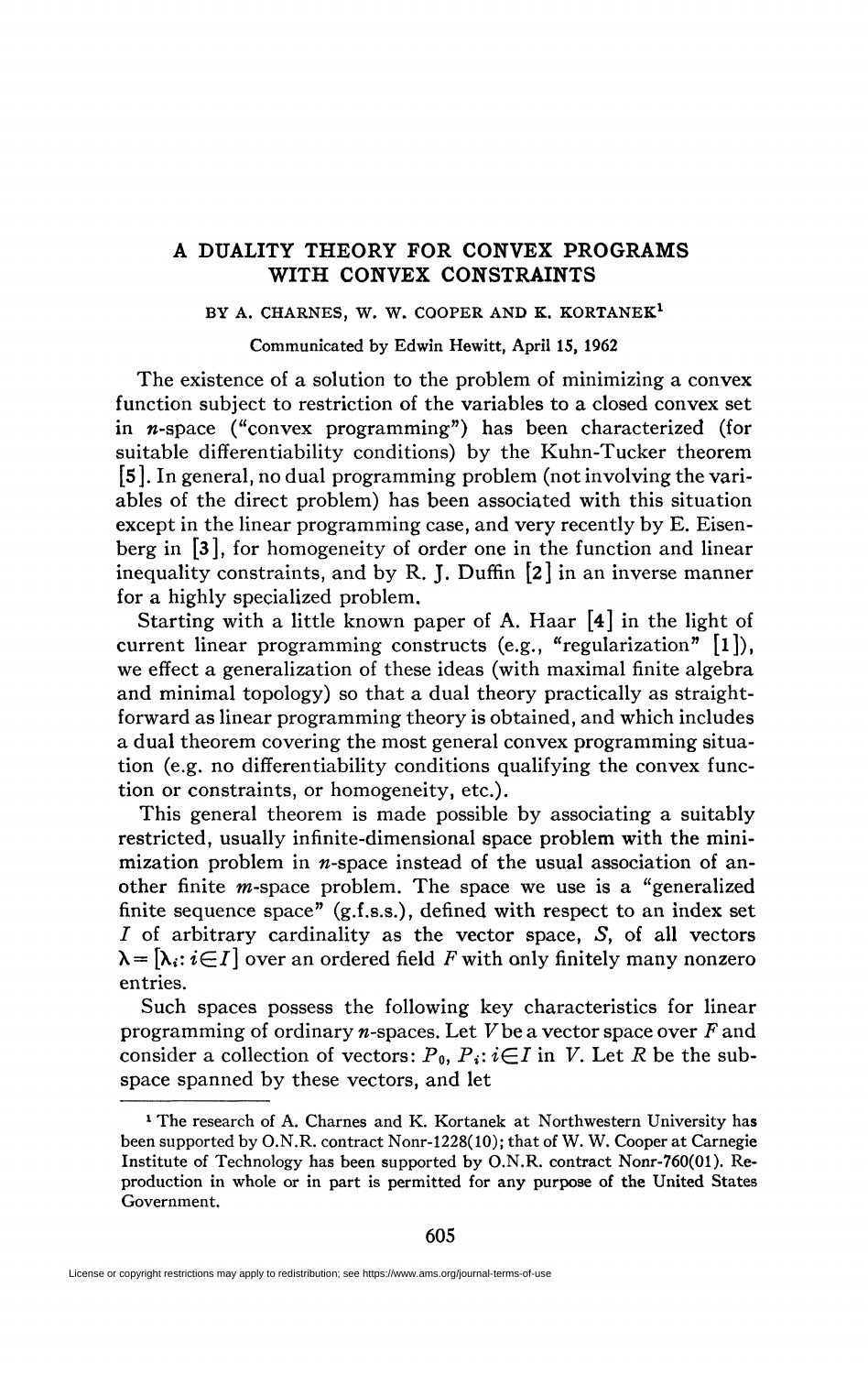$$
\Lambda = \left\{ \lambda \in S : \sum_{i \in I} \lambda_i P_i = P_0, \lambda \geq 0 \right\}.
$$

Clearly  $\Lambda$  is convex in  $S$  and we have (assuming  $V$  finite-dimensional):

THEOREM 1.  $\lambda \neq 0$  is an extreme point of  $\Lambda$  in S if and only if the *nonzero coordinates of\ correspond to coefficients of linearly independent vectors in R.* 

THEOREM 2. A *is generated by its extreme points if and only if for any*   $\alpha \in S$ ,  $\alpha \neq 0$ ,  $\sum_{i \in I} \alpha_i P_i = 0$  implies some  $\alpha_r$  and some  $\alpha_s$  are of opposite *signs.* 

REMARK.  $\Lambda$  need not be bounded as in *n*-space. ("Bounded" means there exists  $M \in F$  such that  $\sum_i |\lambda_i| \leq M$  for all  $\lambda$  in the set.)

These theorems can be proved in similar fashion to their finite space forms due respectively to Charnes and to Charnes-Cooper (see  $[1]$ .

By "dual semi-infinite programs" we mean the following pair of problems formed from the same data:

$$
\begin{aligned}\n &\text{I} & \text{III} \\
&\text{min } u^T P_0 &\text{max } \sum_{i \in I} c_i \lambda_i \\
&\text{subject to } u^T P_i \ge c_i \quad i \in I\n \end{aligned}
$$
\n
$$
\begin{aligned}\n &\text{subject to } \sum_{i \in I} P_i \lambda_i = P_0 \\
&\lambda \in S, \quad \lambda \ge 0.\n \end{aligned}
$$

We restrict ourselves now to the real field and to semi-infinite programs whose  $\{P_i, c_i\}$  are "canonically closed" in the sense that in an equivalent inequality system in which the new  $\{P_i, c_i\}$  form a bounded set, e.g. by dividing each inequality by some  $d_i > 0$ , the set is also closed. We call such programs "dual Haar programs."

We require next the inhomogeneous (inequality system) theorem of Haar  $[4]$ .

THEOREM 3. Let  $u^T P_i \ge c_i$ ,  $i \in I$  be a canonically closed system. If  $u^T P \geq c$  holds whenever  $u^T P_i \geq c_i$  for all  $i \in I$ , then there exist  $\lambda_k \geq 0$ ,  $\lambda_0 \geq 0$ , with at most  $n + 1$  nonzero such that

$$
u^T P - c = \sum_k \lambda_k (u^T P_k - c_k) + \lambda_0.
$$

Haar does not specifically use the notion of canonical closure, but as counter-examples show he must have intended something of this sort. By use of Theorem 3 we obtain the following lemma.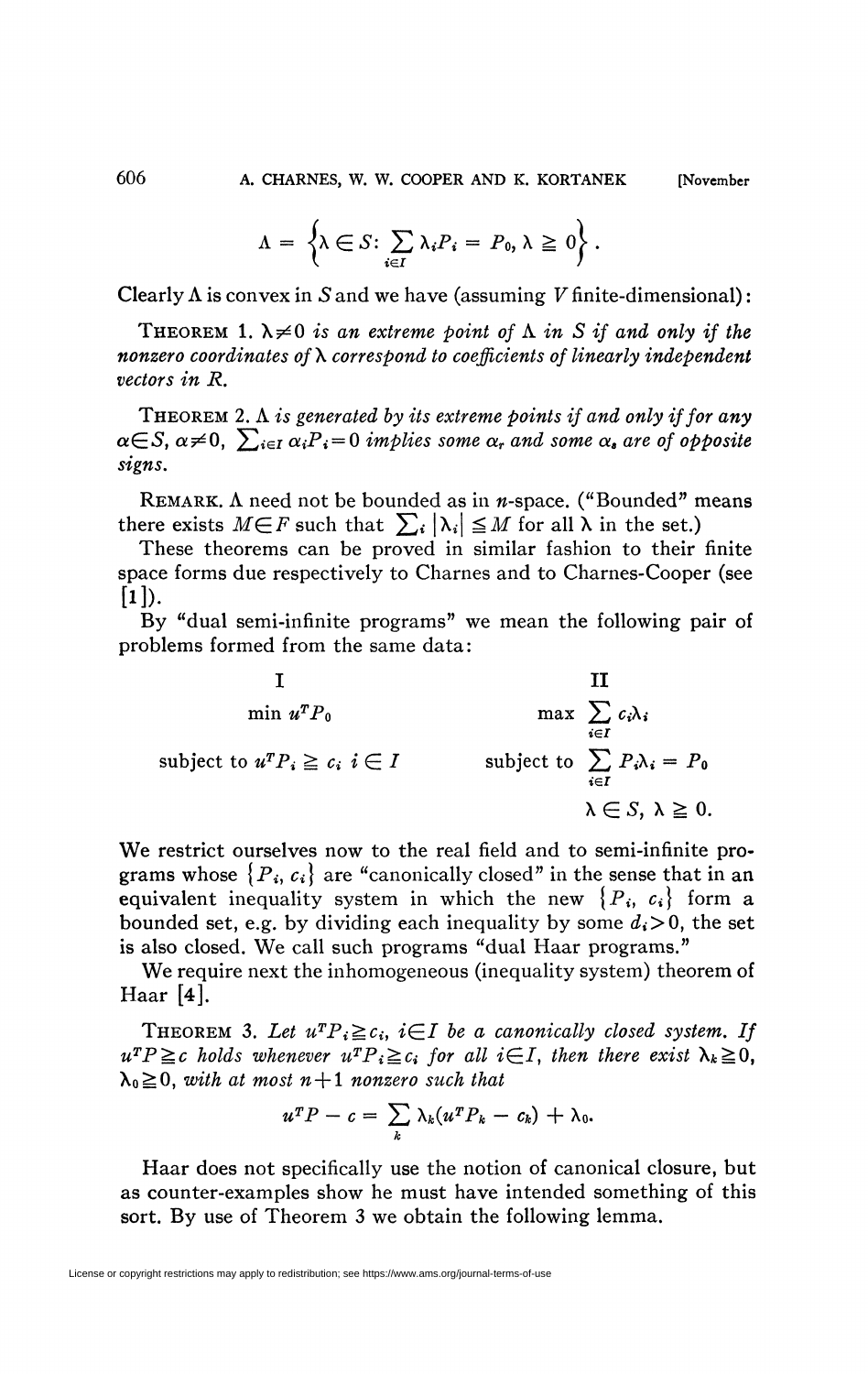LEMMA 1. For Haar programs if both I and II are consistent, then

$$
\inf u^T P_0 = \sup \sum_{i \in I} u^T P_i \lambda_i = \sum_{i \in I} c_i \lambda_i^* \quad \text{for some } \lambda^* \in \Lambda.
$$

Hence we conclude

THEOREM 4 (EXTENDED DUAL THEOREM). For any pair of dual Haar programs precisely one of the following occurs.

- (i)  $\sup \sum_{i \in I} c_i \lambda_i = \infty$  and I is inconsistent.
- (ii) inf  $u^T P_0 = -\infty$  and II is inconsistent.
- (iii) I and II are both inconsistent.
- (iv) inf  $u^T P_0 = \sup \sum_{i \in I} c_i \lambda_i^*$  for some  $\lambda^* \in \Lambda$ .

REMARK. Only the Farkas-Minkowski property of Theorem 3 is employed to obtain Theorem 4. Canonical closure is a sufficient but not a necessary condition for this.

To obtain the general convex programming dual theorem, we move the functional into the constraints and replace it with a linear function as follows. Suppose the direct problem is: min  $C(u)$  subject to  $G(u) \ge 0$ , where  $G^T = (\cdots, G_i(u), \cdots)$  is a finite vector of concave functions which defines the convex set W of the u's. Let  $u^T P_i \geq c_i$ ,  $i\in I$  be a system of supports for W, and  $z-u^TQ_{\alpha} \ge d_{\alpha}$ ,  $\alpha \in A$  be a system of supports for  $z - C(u) \ge 0$ . Then the direct problem may be rewritten as:

min z, subject to  $z - u^T Q_\alpha \geq d_\alpha$ ,  $u^T P_i \geq c_i$ ,  $\alpha \in A, i \in I$ .

Thus we have

THEOREM 5. Assuming the Farkas-Minkowski property for this system, the extended dual theorem applies to the following dual programs:

$$
\min z \qquad \max \qquad \sum_{\alpha} d_{\alpha} \eta_{\alpha} + \sum_{i} c_{i} \lambda_{i}
$$
\n
$$
\text{subject to } z - u^{T} Q_{\alpha} \geq d_{\alpha} \qquad \qquad \text{subject to } \sum_{\alpha} \eta_{\alpha} \qquad = 1
$$
\n
$$
u^{T} P_{i} \geq c_{i} \qquad -\sum_{\alpha} Q_{\alpha} \eta_{\alpha} + \sum_{i} P_{i} \lambda_{i} = 0
$$
\n
$$
\eta_{\alpha}, \lambda_{i} \geq 0.
$$

Complete generality may now be obtained since an arbitrary semi-infinite program may be replaced by a Haar program according to the following *observation*:

**THEOREM** 6. The canonical closure  $u^T P_i \ge c_i$ ,  $i \in \hat{I}$  of the system  $u^T P_i \geq c_i$ ,  $i \in I$ , has precisely the same set of solutions  $\{u\}$ , where  $\mathbf{I} \supseteq \mathbf{I}$